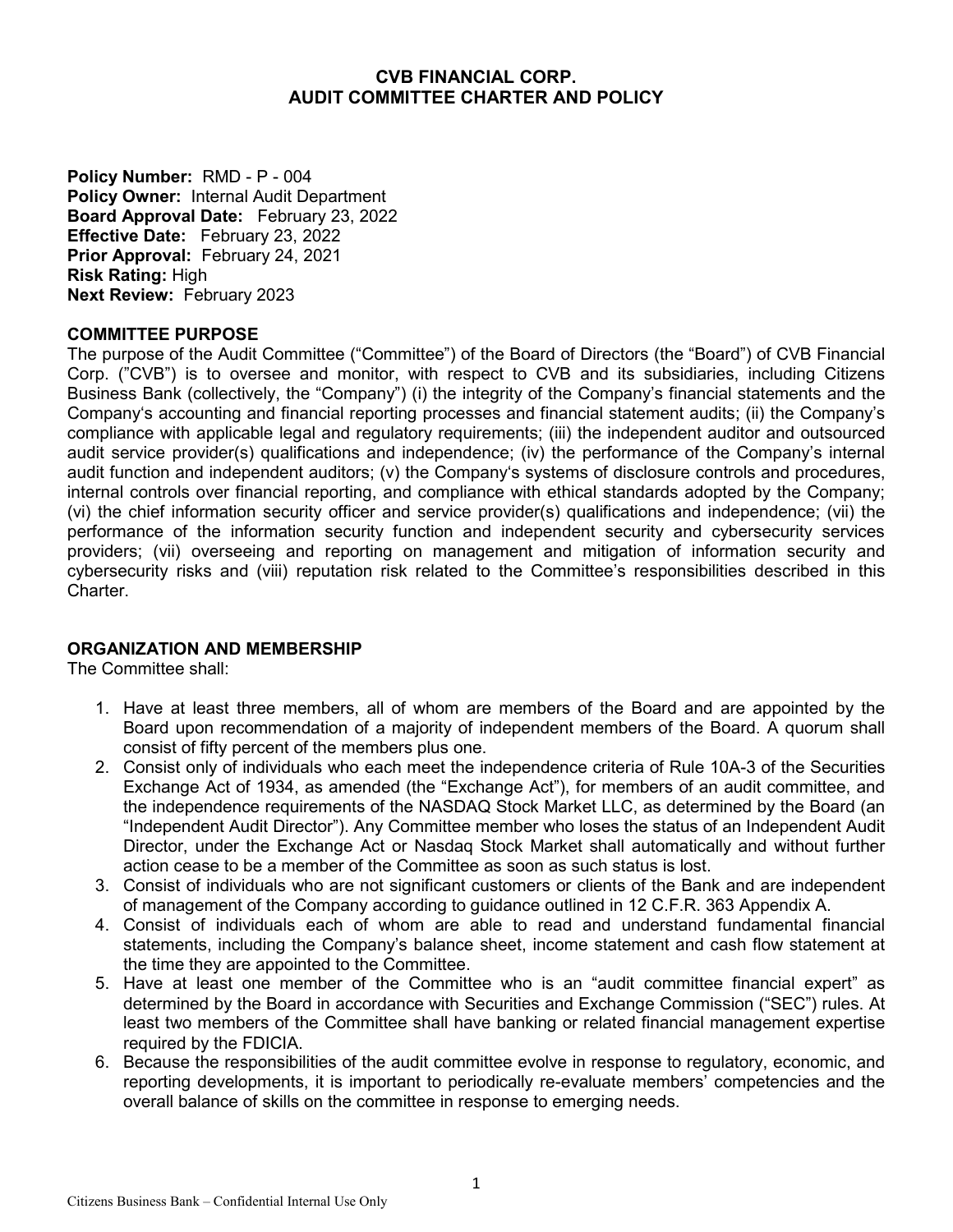7. Have a Chair designated by the Committee who shall preside over meetings and report Committee actions and recommendations to the Board. If the Chair is not present, the Committee may designate a member to chair the meeting.

## **DUTIES AND RESPONSIBILITIES**

The following shall be the principal duties and responsibilities of the Committee. These matters are set forth as a guide with the understanding that the Committee may supplement them as appropriate:

A. Financial Reporting and Disclosure

The Committee shall:

- 1. Prepare the audit committee report required by the SEC rules to be included in the Company's annual proxy statement, including the review of audited financial statements with management and the independent auditors, and review of disclosures required by professional standards or law; especially Auditing Standards No. 1301, Communications with Audit Committees, as adopted by the Public Company Accounting Oversight Board ("PCAOB").
- 2. Perform the audit committee functions specified by 12 C.F.R. Part 363; including review and discussion with management and as applicable, independent auditors, of the content and results of the required annual report which includes the audited financial statements, the report regarding management's assertions on internal controls and compliance with certain laws and regulations; and related reports. The Committee will also ensure the annual report required under 12 CFR 363 is appropriately completed and filed timely with applicable banking agencies.
- 3. Review and discuss with management and the independent auditors: (a) quarterly and annual financial statements and approve the financial statements for inclusion in the Company's periodic reports filed with the SEC; (b) the quarterly certification process; (c) major issues regarding the Company's accounting principles and financial statement presentations, including any significant changes in the Company's selection or application of accounting principles and financial statement presentations, including the Company's disclosures under "Management's Discussion and Analysis of Financial Condition and Results of Operations; (d) reports from the independent auditors as required by law; and (e) bank examination reports which cover areas within the audit committee's scope of responsibilities.
- 4. Review and discuss with management and the independent auditors significant financial reporting issues and judgments made in connection with the preparation of the Company's financial statements, including any significant changes in the Company's selection or application of accounting principles, any major issues as to the adequacy of the Company's internal controls, any special steps adopted in light of any material control deficiencies and the effect of regulatory and accounting initiatives on the Company's financial statements.
- 5. Review and discuss earnings press releases, including the type and presentation of information, paying particular attention to any pro forma or adjusted non-GAAP information as well as financial information and earnings guidance to be provided to analysts and rating agencies.
- 6. Review and discuss at least quarterly reports from the independent auditors on: (a) critical accounting policies and practices; (b) all alternative treatments of financial information within generally accepted accounting principles that have been discussed with management, ramifications of the use of such alternative disclosures and treatments, and the treatment preferred by the independent auditors; and (c) other material written communications between the independent auditors and management, such as any management letter or schedule of unadjusted differences.
- 7. Review and discuss any disclosures made to the Committee by the Chief Executive Officer and Chief Financial Officer during their certification process for the Form 10-K and Form 10-Q about any significant deficiencies in the design or operation of internal controls or material weaknesses therein and any fraud involving management or other employees who have a significant role in the Company's internal controls. Consider any risks related to management's ability to override the Company's internal controls.
- 8. In consultation with management and the independent auditors, review and discuss the adequacy and effectiveness of the Company's financial reporting and disclosure processes and controls. Review and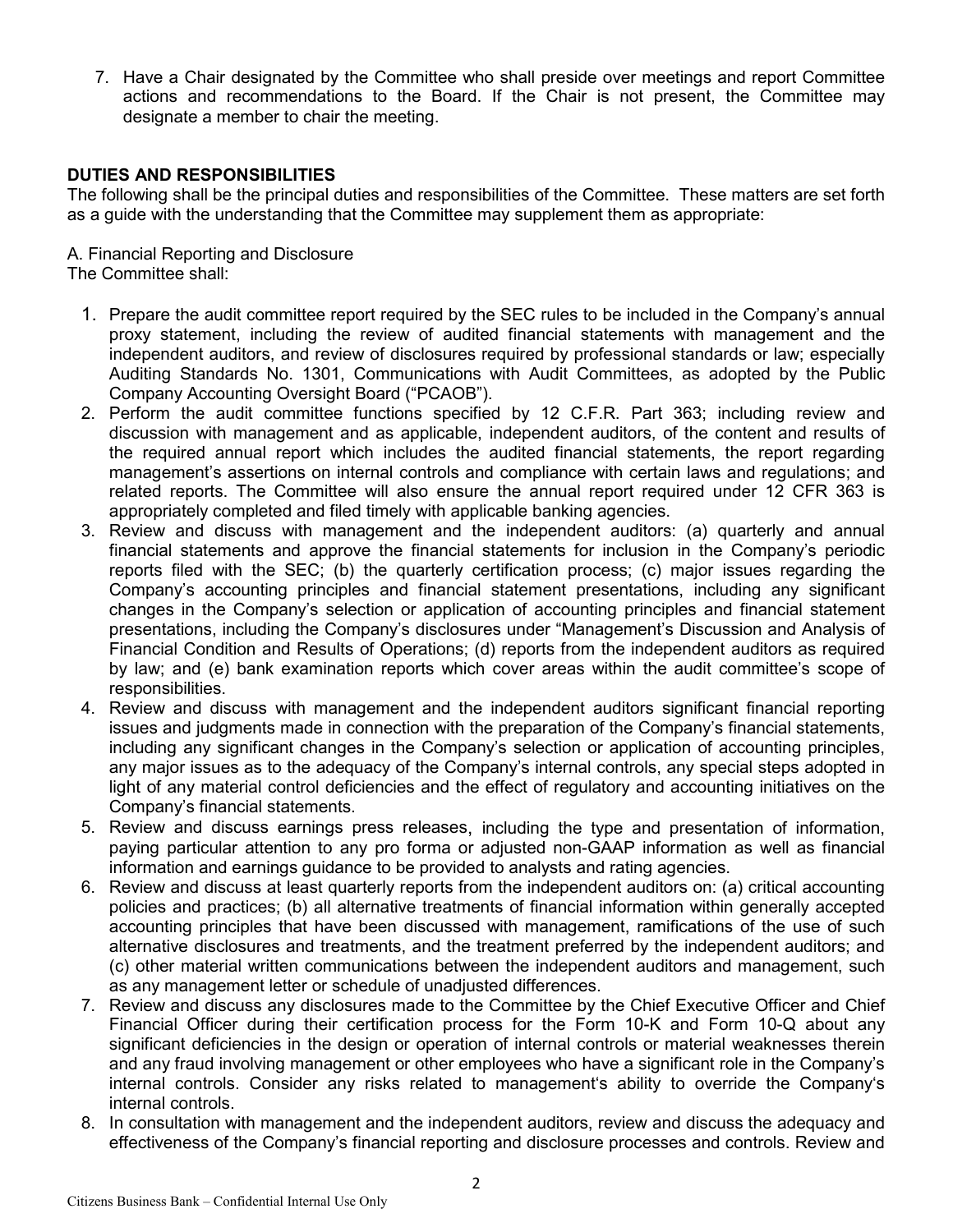discuss significant financial risk exposures and the steps management has taken to monitor, control and report such exposures. Review and discuss any significant deficiencies and/or material weaknesses in internal controls and changes in such controls reported to the Committee by the independent auditors or management together with management's response.

- 9. Review and discuss management's annual assessment of the effectiveness of Internal Control over Financial Reporting (ICOFR) in accordance with a suitable, recognized control framework (i.e. 2017 COSO Framework). Review and discuss the independent auditors ICOFR attestation report.
- 10. Recommend to the Board whether to include the audited financial statements in the Company form 10-K.

### B. Chief Risk Officer

At least quarterly, review with the Company's Chief Risk Officer any risk matters that could have a significant impact on the Company's financial statements, the Company's compliance with applicable laws and regulations, and inquiries received from regulators or governmental agencies.

C. Internal Audit

The Internal Audit Department operates under the authority of the Audit Committee of the Board of Directors. The Bank's Chief Audit Executive reports functionally to the Audit Committee and administratively to the CEO.

Complete the following responsibilities relating to the internal audit activity:

- 1. At least annually approve the Internal Audit Plan and Audit Risk Assessment for appropriate coverage of Bank governance, risk management and internal controls.
- 2. Review and approve the use of all external resources for Internal Audit work.
- 3. Review and approve the selection and/or dismissal of the Company's Chief Auditor.
- 4. Make appropriate inquiries of management and the Chief Audit Executive to determine whether there is inappropriate scope or resource limitations.
- 5. The Chief Audit Executive will have unrestricted access to, and communicate and interact directly with, the audit committee, including private meetings without management present.
- 6. Review the activities and organizational structure of the internal audit function, as well as its staffing and the qualifications of its personnel.
- 7. At least annually review the Internal Audit Activity Charter and Internal Audit Policy.
- 8. Review results of significant audit findings and management's response with management and the internal auditor.
- 9. Review periodic progress reports on the internal audit plan and any significant changes to the internal audit plan.
- 10. Ensure the Bank has provided Internal Audit with complete access to all documents, facilities and personnel required for all engagements. Any request to limit Internal Audit access must be approved by the Audit Committee.
- 11. Review status of management correction plans for deficiencies.
- 12. Review and approve changes in staffing and significant audit processes;
- 13. At least annually, review the knowledge gap assessment and remediation plan to ensure adequate resources to complete the audit plan.
- 14. On a periodic basis, review the Internal Audit assessments (both ongoing and periodic) under the Quality Assurance and Improvement Program, and review results of the independent External Assessment required by the Institute of Internal Auditors (IIA) every five years.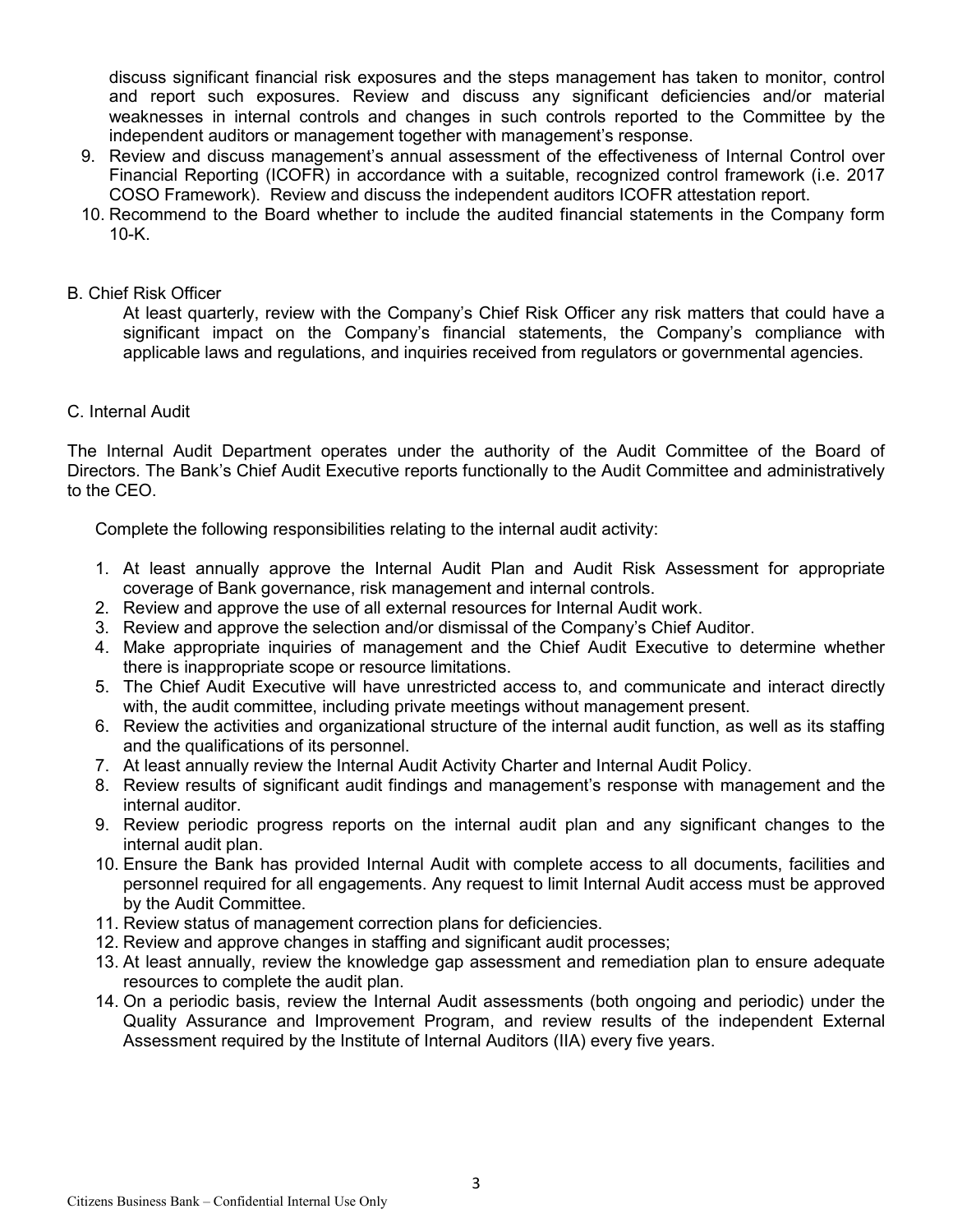# D. Legal Counsel

At least quarterly, review with Company's counsel any legal matters that could have a significant impact on the Company's financial statements, the Company's compliance with applicable laws and regulations, and inquiries received from regulators or governmental agencies.

### E. External Audit

The Committee shall have the sole authority to appoint or replace the independent auditors including oversight of audit and concurring partner rotation. The Committee shall be directly responsible for the compensation and oversight of the work of the independent auditors (including resolution of disagreements between management and the independent auditor regarding financial reporting) for the purpose of preparing or issuing an audit report or related work. The independent auditors shall report directly to the Committee.

Complete the following responsibilities relating to the Company's independent auditors (external auditors):

- 1. Select and recommend annually, to the Board, the appointment of the Company's independent auditors.
- 2. As required by the Exchange Act, pre-approve all auditing services and permitted non-audit services (including the fees and terms thereof) to be performed for the Company by its independent auditors (whether pursuant to policies or otherwise), subject to the *de minimus*  exceptions for non-audit services described in the Exchange Act which are approved by the Committee prior to the completion of the audit pursuant to policies adopted by the Company. The Committee may form and delegate authority to the Committee Chair or subcommittees consisting of at least two or more members of the Committee when appropriate, including the authority to grant pre-approvals of audit and permitted non-audit services, provided that decisions of such subcommittees to grant pre-approvals shall be presented to and ratified by the full Committee at its next scheduled meeting.
- 3. Review the independence, the qualifications, the annual Engagement Letter, the audit scope and related services, and the rotation of the independent auditors' engagement audit partner and concurring audit partner and any other audit team personnel as required by law, including, but not limited to, the requirements of the Public Company Accounting Oversight Board (PCAOB).
- 4. Review the Company's audited financial statements and related notes in relation to meeting the requirements of an annual audit, and the accountant's opinion to be rendered. Resolve any unresolved disagreements with management concerning accounting or disclosure matters.
- 5. At least annually, obtain and review a report by the independent auditors describing: the firm's internal quality control procedures; any material issues raised by the most recent internal quality control review, or peer review, of the firm, or by any inquiry or investigation by governmental or professional authorities, within the preceding five years, respecting one or more independent audits carried out by the firm, and any steps taken to deal with any such issues; and all relationships between the independent auditor and the Company. Actively engage in dialogue with the independent auditor with respect to any disclosed relationships or services that may affect the independence and objectivity of the auditor. Annually review the summary PCAOB Inspection Report. Evaluate the qualifications, performance and independence of the independent auditors, including considering whether the auditor's quality controls are adequate and the provision of Sarbanes Oxley Act permitted non-audit services is compatible with maintaining the auditor's independence, and taking into account the opinion of management and internal auditors. The Committee shall present its conclusion with respect to the independent auditors to the Board.

## F. Compliance

1. Review significant findings reported by bank regulators, internal audit or other service providers, management's related responses and monitor corrective actions on major deficiencies noted.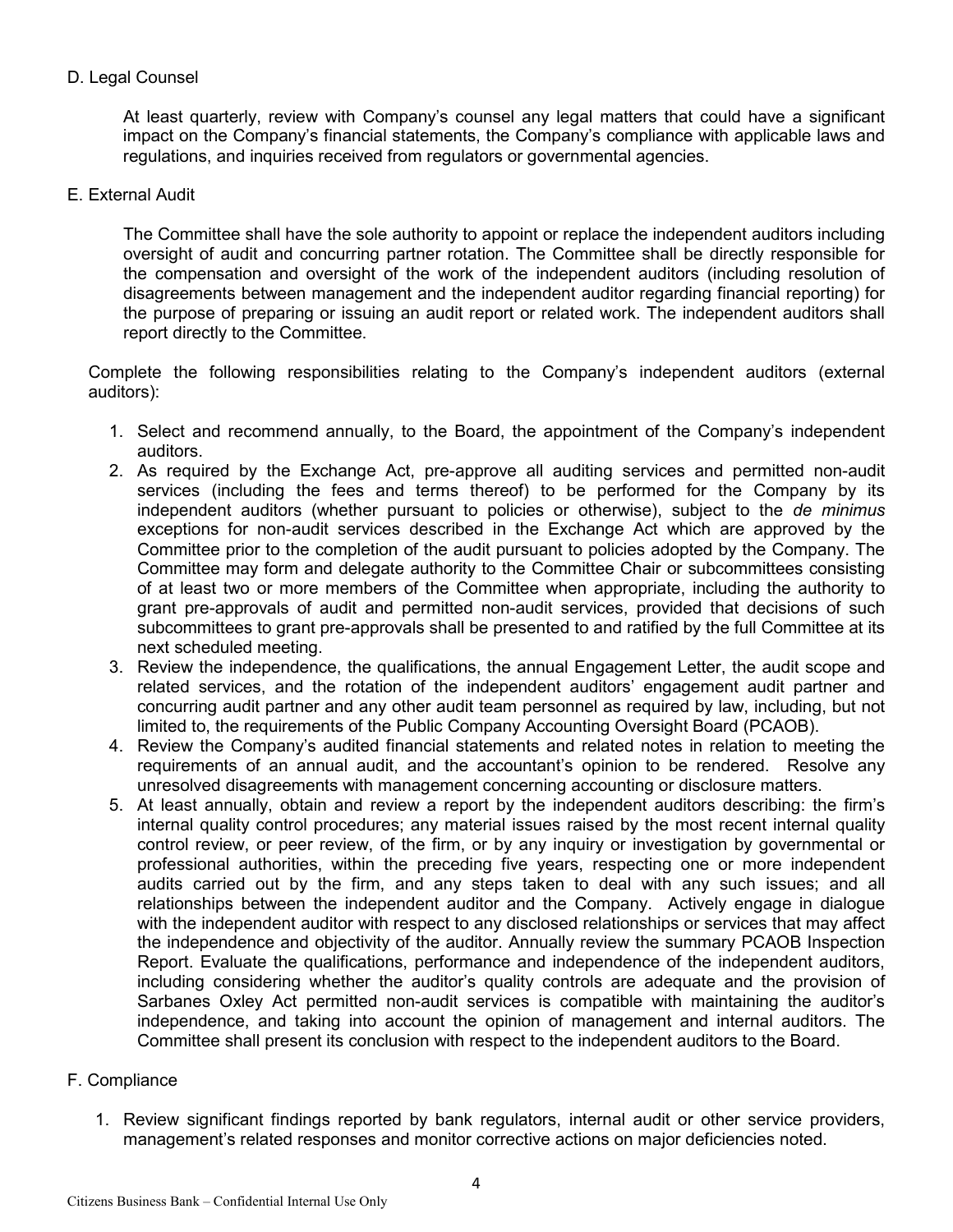- 2. Establish procedures to anonymously and confidentially handle complaints received by the Company regarding accounting, internal accounting controls and auditing matters, and the confidential, anonymous submission by employees of the Company regarding questionable accounting or auditing matters. Procedures will delineate who will receive any submitted complaints or concerns and how the Committee will be informed.
- 3. Review all "related party transactions" for potential conflicts of interest situations on an ongoing basis, and approve such transactions prior to the Company entering into such transactions or ratify such transactions at the meeting immediately subsequent to the Company entering into such transaction. If the transaction does not receive prior approval of the Audit Committee and management presents the transaction to the Audit Committee for ratification, management shall cancel or annul such transaction, if feasible, if ratification is not obtained. To the extent, there are any material changes in a related party transaction following Audit Committee approval; management shall continue to update the Audit Committee on such changes for the Audit Committee's ongoing assessment.

The Audit Committee shall act on a related party transaction after receiving a written report from the CFO, CRO or CCO about the proposed transaction. The Committee shall evaluate the proposed transaction following the guidance in the Related Party Transactions Policy, which is designed to ensure compliance with Item 404 of Regulation S-K.

- 4. Oversee, review, and periodically update the Company's code of business conduct and ethics and the Company's system to monitor compliance with and enforcement of this code.
- G. Information Security

At least quarterly, review with the Company's Chief Information Security Office any risk matters that could have a significant impact on the Company's financial statements, the Company's compliance with applicable laws and regulations, and inquiries received from regulators or governmental agencies.

The Chief Information Security Officer (CISO) operates under the authority of the Audit Committee of the Board of Directors. The CISO reports functionally to the Audit Committee and administratively to the COO.

Complete the following responsibilities:

- 1. Approve the Corporate Information Security Committee charter focused on safeguarding customer information, confidentiality, integrity and availability.
- 2. Review the information security program in accordance with regulatory guidelines and Company policies and procedures.
- 3. Approve the information security strategy and budget at least annually.
- 4. Approve risk appetite statement related to information security and cybersecurity annually.
- 5. Review board reports related to regulatory, information security and cybersecurity risk matters.
- 6. Approve information security and GLBA risk assessments at least annually or as frequently as required based on developing and emerging risks.
- 7. Review quarterly oversight reports of new products and services and projects related to information security and cybersecurity.
- 8. Review oversight reports related to change management of security operations ensuring alignment with board risk-appetite statement and regulatory requirements.
- 9. Review oversight reports related to threat, vulnerabilities, and patch management performance.
- 10. Review enterprise information security and cybersecurity risk levels.
- 11. Review the effectiveness of the security awareness program.
- 12. Review event and incident reports related to security and cybersecurity.
- 13. Review assessment and reports related to cybersecurity incident management program annually
- 14. Approve the organizational structure and key responsibilities of the CISO office.